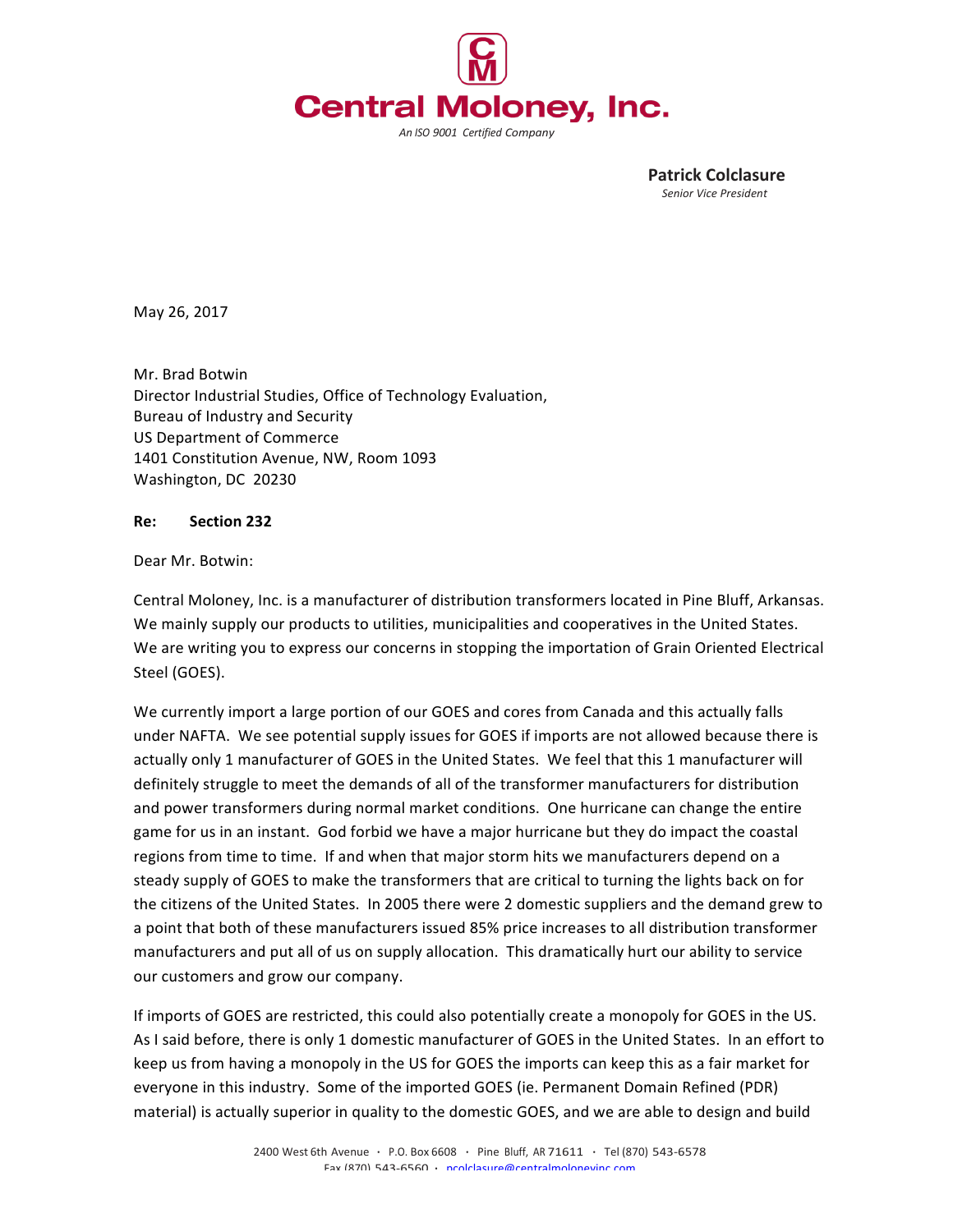

Patrick Colclasure Senior Vice President

more efficient transformers when it is required by a utility. This PDR material is not available from the domestic manufacturer.

If imports of GOES are impacted this could very well give the foreign transformer manufacturers an advantage over the US manufacturers. The foreign manufacturers will be able to purchase GOES on the global market at a potential and likely lower cost. GOES make up the majority of the cost of the material in a transformer and our market is already very competitive. We already see foreign manufacturers from Mexico in our market and they already have lower labor rates than the US manufacturers. If we give them a cost advantage on GOES it will be very difficult for the US manufacturers to compete.

There is a need for careful and thoughtful consideration of the impact of any remedies. This is a complex situation, with significant economic and disruptive impacts on the US Transformer manufacturing sector and US utilities. The perspective of end users and OEMs must be considered, not just impact on steel production to create an appropriate response. Rapid implementation of any change would be extremely disruptive given the high level of interdependence with the NAFTA supply chain.

If GOES imports are restricted or eliminated we feel that it will put our national security at a greater risk because of the limited supply from 1 domestic manufacturer.

Thank you in advance for your consideration, your patriotism and your commitment to American owned businesses just like ours!

Sincerely,

 $\mathbb{R}\mathbb{K} \times \mathbb{R} \mathbb{R}$ 

Patrick Colclasure Senior Vice President